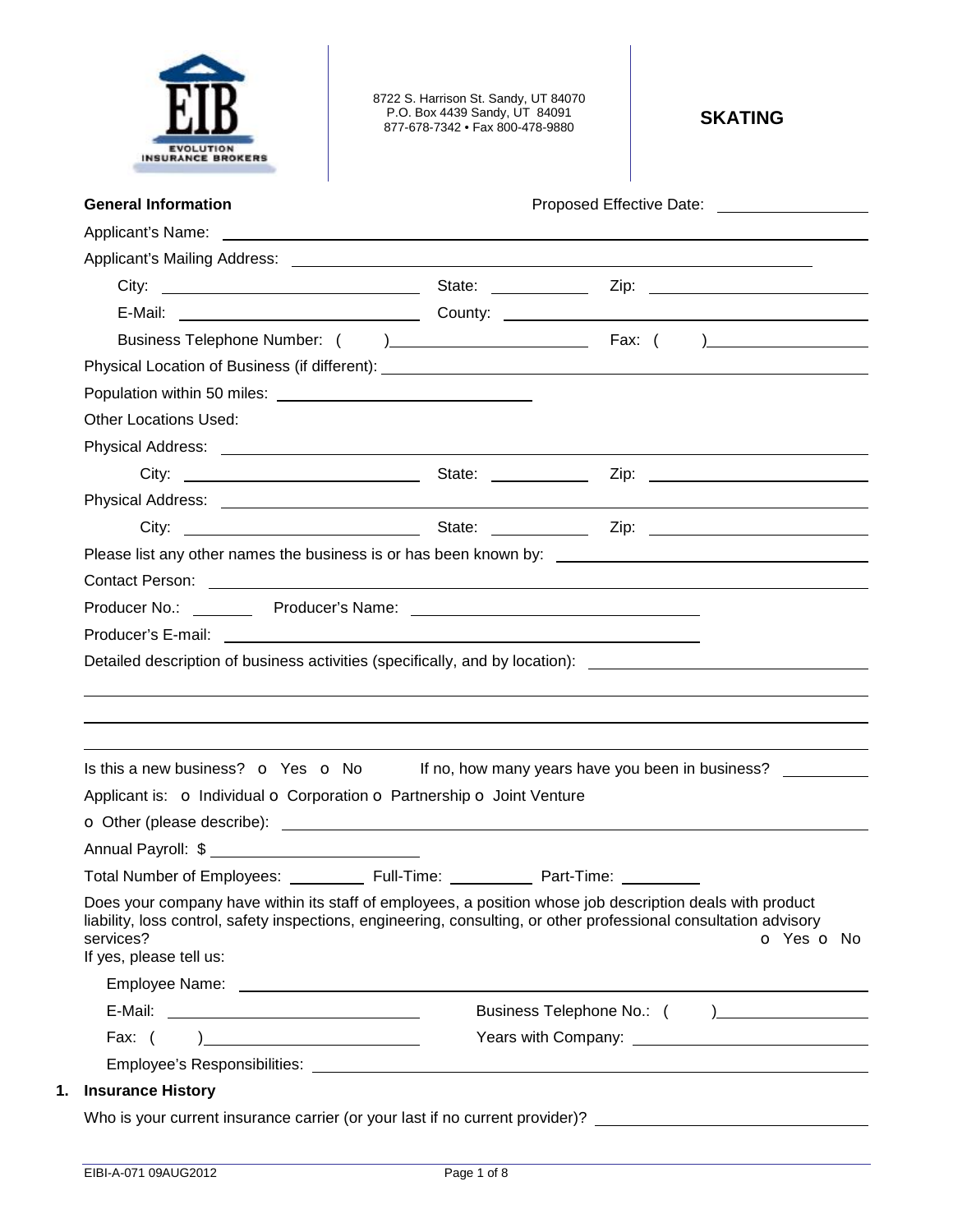Provide name(s) for all insurance companies that have provided Applicant insurance for the last three years:

|                        | Coverage:                                                                                                 | Coverage: | Coverage:  |
|------------------------|-----------------------------------------------------------------------------------------------------------|-----------|------------|
| <b>Company Name</b>    |                                                                                                           |           |            |
| <b>Expiration Date</b> |                                                                                                           |           |            |
| <b>Annual Premium</b>  | \$                                                                                                        | \$        | \$         |
|                        | Has the Applicant or any predecessor or related person or entity ever had a claim?                        |           | o Yes o No |
|                        | Completed Claims and Loss History form attached (REQUIRED)?                                               |           | O Yes O No |
|                        | Has the Applicant, or anyone on the Applicant's behalf, attempted to place this risk in standard markets? |           |            |
|                        |                                                                                                           |           | o Yes o No |
|                        | If the standard markets are declining placement, please explain why:                                      |           |            |

If the standard markets are declining placement, please explain why:

## **2. Desired Insurance**

## **Limit of Liability:**

|          | Per Act/Aggregate     | ΟR      | Per Person/Per Act/Aggregate    |
|----------|-----------------------|---------|---------------------------------|
| $\circ$  | \$50,000/\$100,000    | $\circ$ | \$25,000/\$50,000/\$100,000     |
| $\circ$  | \$150,000/\$300,000   | $\circ$ | \$75,000/\$150,000/\$300,000    |
| $\circ$  | \$250,000/\$1,000,000 | $\circ$ | \$100,000/\$250,000/\$1,000,000 |
| $\circ$  | \$500,000/\$1,000,000 | $\circ$ | \$250,000/\$500,000/\$1,000,000 |
| $\Omega$ | Other:                | $\circ$ | Other:                          |

## **Self-Insured Retention (SIR):** o \$1,000 (Minimum) o \$1,500 o \$2,500 o \$5,000 o \$10,000

## **3. Business Activities**

- 1. Person providing accounting and tax services:
	- a. Name:
	- b. Address:
- 2. Owner's Name: 2. Owner's Name: 2. Work # Home # Home # Home # 1990
	- a. Length of time as owner:
- 3. Manager's Name: a. Work # Home #
	- b. Length of time in position: **Example 20** Eq. 20 and 20 and 20 and 20 and 20 and 20 and 20 and 20 and 20 and 20 and 20 and 20 and 20 and 20 and 20 and 20 and 20 and 20 and 20 and 20 and 20 and 20 and 20 and 20 and 20 and
	-
- 4. General skating breakdown of admission and charges:
	- Admission Only Admission with rental skates 1. Adult Charge  $\frac{1}{2}$   $\frac{1}{2}$   $\frac{1}{2}$   $\frac{1}{2}$   $\frac{1}{2}$   $\frac{1}{2}$   $\frac{1}{2}$   $\frac{1}{2}$   $\frac{1}{2}$   $\frac{1}{2}$   $\frac{1}{2}$   $\frac{1}{2}$   $\frac{1}{2}$   $\frac{1}{2}$   $\frac{1}{2}$   $\frac{1}{2}$   $\frac{1}{2}$   $\frac{1}{2}$   $\frac{1}{2}$   $\frac{1}{2}$   $\frac{1}{$ 2. Student Charge \$ \$
	- 3. Child Charge  $\frac{1}{2}$   $\frac{1}{2}$   $\frac{1}{2}$   $\frac{1}{2}$   $\frac{1}{2}$   $\frac{1}{2}$   $\frac{1}{2}$   $\frac{1}{2}$   $\frac{1}{2}$   $\frac{1}{2}$   $\frac{1}{2}$   $\frac{1}{2}$   $\frac{1}{2}$   $\frac{1}{2}$   $\frac{1}{2}$   $\frac{1}{2}$   $\frac{1}{2}$   $\frac{1}{2}$   $\frac{1}{2}$   $\frac{1}{2}$   $\frac{1$
	- 4. Other (Describe) \$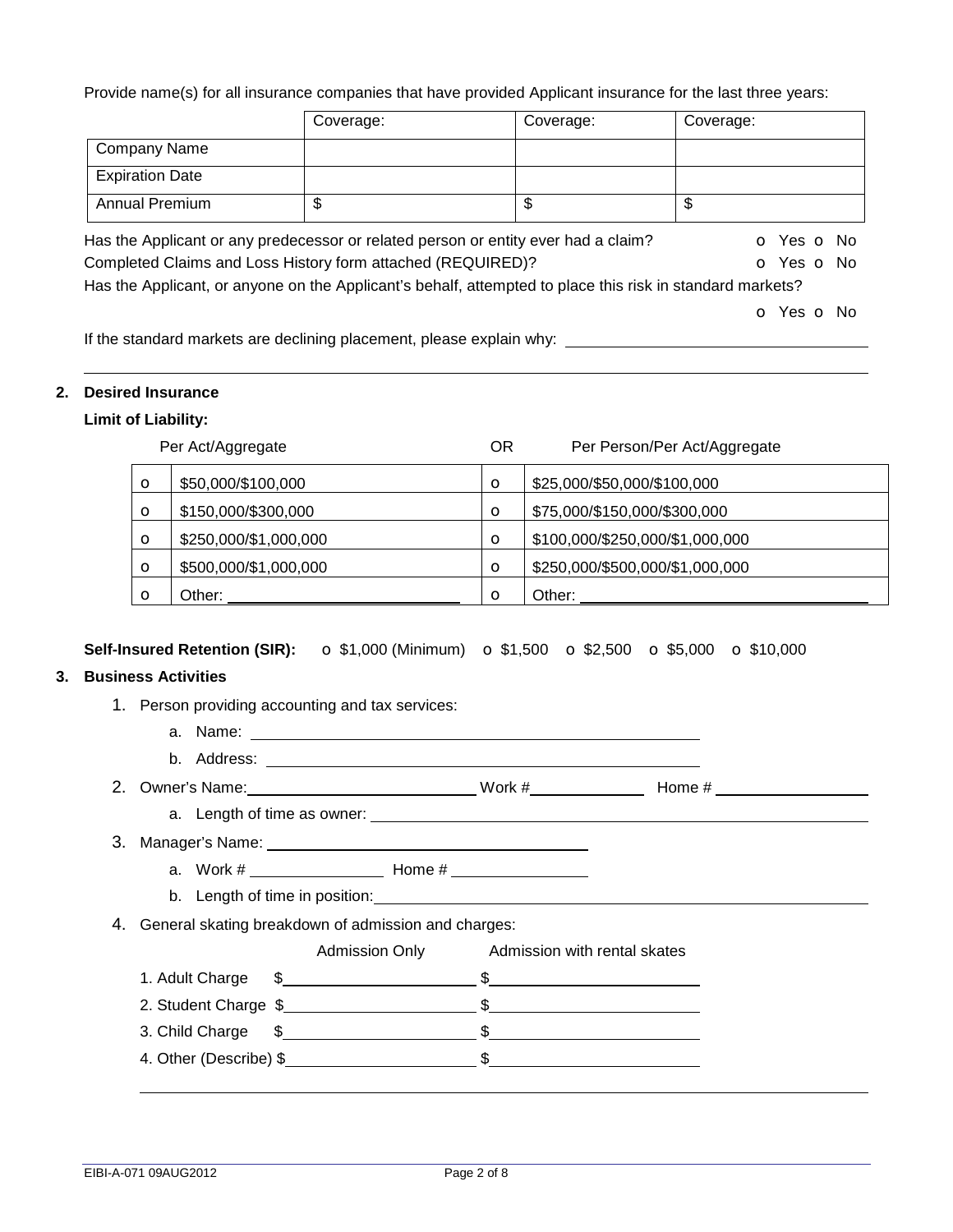5. Are skates charged for separately? Suppose that the set of the SNO No  $\Box$  Yes  $\Box$  No

If Yes, rental charge is: \$

- 6. Provide Total annual income for all services and activities (Skating, Food, Games, Other, etc.) Gross Receipts-Total, all operations: \$
- 7. Breakdown of skating income:

|                                                                                                                           | ORGANIZED.<br><b>SUPERVISED &amp;</b><br><b>CONTROLLED BY YOU</b> | <b>ORGANIZED.</b><br><b>SUPERVISED &amp;</b><br><b>CONTROLLED BY</b><br><b>OTHER RINK</b><br><b>MANAGEMENT</b> |
|---------------------------------------------------------------------------------------------------------------------------|-------------------------------------------------------------------|----------------------------------------------------------------------------------------------------------------|
| General skating (non-competitive, non-athletic recreational<br>only)                                                      | \$                                                                | \$                                                                                                             |
| Athletic, but non-competitive skating activities including figure<br>skating, skate dance, etc. Please explain in detail. | \$                                                                | \$                                                                                                             |
| Athletic and competitive skating activities including hockey,<br>speed skating, etc. Please explain in detail.            | \$                                                                | \$                                                                                                             |
| Other skating activities. Please explain in detail.                                                                       | \$                                                                | \$                                                                                                             |
| <b>Total Skating Receipts</b>                                                                                             | \$                                                                | \$                                                                                                             |

8. Breakdown of all other specified annual income:

a. All non-skating activities. Please use a separate sheet and explain the activities in detail if

|    | necessary.                                                |    |
|----|-----------------------------------------------------------|----|
| b. | Equipment sales                                           |    |
| c. | Souvenirs and T-shirts, etc.                              |    |
| d. | Snack Bar/Restaurant Food                                 |    |
| е. | Games (Describe)                                          | \$ |
| f. | <b>Equipment Repairs</b>                                  |    |
| g. | Lounge                                                    |    |
| h. | Rental of premises, such as for bingo, dances, etc.       |    |
| ı. | All other annual income not identified as skating income: |    |
|    | A:                                                        |    |
|    | B:                                                        |    |
|    |                                                           |    |

**Note:** Coverage is not automatic for activities identified in A through I above.

- 9. Please explain your procedure for receiving and verifying the certificates of insurance provided to you by the renting groups.
- 10. When you or a renting group organizes and carries athletic and/or competitive activities, do you require each participant and guardian sign a signed release and waiver of liability, naming you specifically?

 $\Box$  Yes  $\Box$  No

a. If no, would you be willing to implement the use of there protective forms?  $\Box$  Yes  $\Box$  No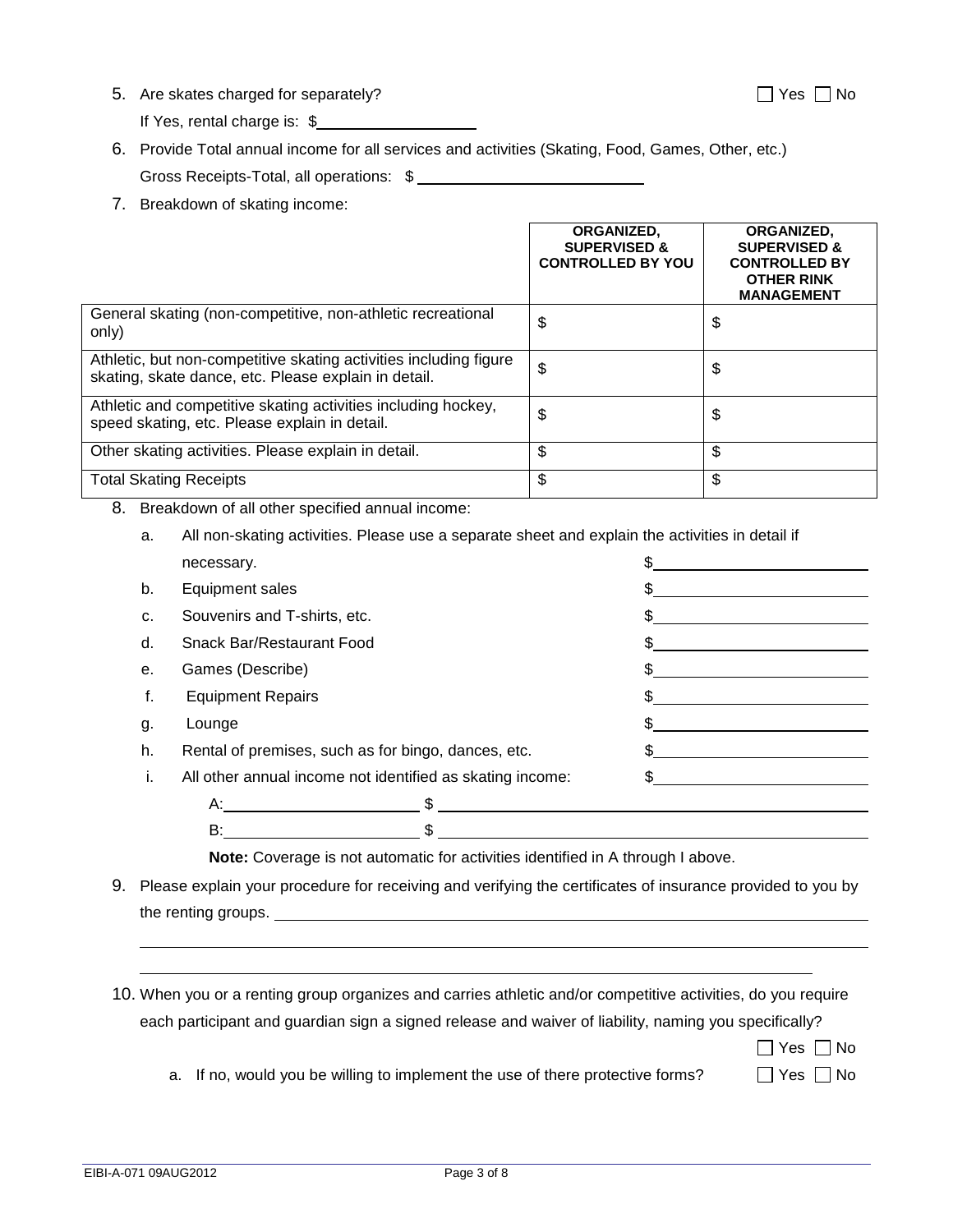|  | 11. Percentage of use during the year: |  |  |  |
|--|----------------------------------------|--|--|--|
|--|----------------------------------------|--|--|--|

| <b>Open Session</b><br>а.                                                                                                                                                                                                      |                                       |                                                 |                                                                                                                                                                                                                                    |                                                      | %                                                                            |
|--------------------------------------------------------------------------------------------------------------------------------------------------------------------------------------------------------------------------------|---------------------------------------|-------------------------------------------------|------------------------------------------------------------------------------------------------------------------------------------------------------------------------------------------------------------------------------------|------------------------------------------------------|------------------------------------------------------------------------------|
| b.                                                                                                                                                                                                                             | Rental to groups and organizations    |                                                 |                                                                                                                                                                                                                                    |                                                      | %                                                                            |
| c.                                                                                                                                                                                                                             | Rental to skating programs            |                                                 |                                                                                                                                                                                                                                    |                                                      | %                                                                            |
| Other<br>d.                                                                                                                                                                                                                    |                                       |                                                 |                                                                                                                                                                                                                                    |                                                      | %                                                                            |
| 12. Is your business open every day?                                                                                                                                                                                           |                                       |                                                 |                                                                                                                                                                                                                                    |                                                      | _  Yes   _  No                                                               |
| If no, what days are you open?                                                                                                                                                                                                 |                                       |                                                 |                                                                                                                                                                                                                                    |                                                      |                                                                              |
| $\Box$ Monday                                                                                                                                                                                                                  | $\Box$ Tuesday                        |                                                 |                                                                                                                                                                                                                                    |                                                      | $\Box$ Wednesday $\Box$ Thursday $\Box$ Friday $\Box$ Saturday $\Box$ Sunday |
| 13. Is your business open all year?                                                                                                                                                                                            |                                       |                                                 |                                                                                                                                                                                                                                    |                                                      | Yes $\Box$ No                                                                |
| If no, check months that you are open:                                                                                                                                                                                         |                                       |                                                 |                                                                                                                                                                                                                                    |                                                      |                                                                              |
| $\Box$ Jan                                                                                                                                                                                                                     | $\Box$ Feb                            | $\Box$ March                                    | $\Box$ April                                                                                                                                                                                                                       | $\Box$ May                                           | June                                                                         |
| $\Box$ July                                                                                                                                                                                                                    | $\Box$ Aug                            | $\Box$ Sept                                     | $\Box$ Oct                                                                                                                                                                                                                         | $\Box$ Nov                                           | December                                                                     |
| 14. Hours of the day open:                                                                                                                                                                                                     |                                       |                                                 |                                                                                                                                                                                                                                    |                                                      |                                                                              |
| During the week in the same of the same of the same of the same of the same of the same of the same of the same of the same of the same of the same of the same of the same of the same of the same of the same of the same of |                                       |                                                 |                                                                                                                                                                                                                                    |                                                      |                                                                              |
| Weekends                                                                                                                                                                                                                       |                                       | $\frac{1}{2}$ to $\frac{1}{2}$ to $\frac{1}{2}$ |                                                                                                                                                                                                                                    |                                                      |                                                                              |
| 15. Are any operations or services provided on premises that are independently contracted to others?                                                                                                                           |                                       |                                                 |                                                                                                                                                                                                                                    |                                                      |                                                                              |
|                                                                                                                                                                                                                                |                                       |                                                 |                                                                                                                                                                                                                                    |                                                      | ̄l Yes [<br>∐ No                                                             |
|                                                                                                                                                                                                                                |                                       |                                                 | If so, explain <u>contact the control of solution</u> and solution of solution and solution of solution of solution of solution of solution of solution of solution of solution of solution of solution of solution of solution of |                                                      |                                                                              |
|                                                                                                                                                                                                                                |                                       |                                                 |                                                                                                                                                                                                                                    |                                                      |                                                                              |
| 16. Number of employees:                                                                                                                                                                                                       |                                       |                                                 |                                                                                                                                                                                                                                    |                                                      |                                                                              |
| а.                                                                                                                                                                                                                             |                                       | On skating rink floor during open session       |                                                                                                                                                                                                                                    |                                                      |                                                                              |
| b.                                                                                                                                                                                                                             |                                       | Off skating rink floor during open session      |                                                                                                                                                                                                                                    |                                                      |                                                                              |
| c.                                                                                                                                                                                                                             | Average employee-to-participant ratio |                                                 |                                                                                                                                                                                                                                    | $\overline{\phantom{a}}$ to $\overline{\phantom{a}}$ |                                                                              |
| d.                                                                                                                                                                                                                             |                                       |                                                 | Total number of employees on duty during open sessions <b>construents</b>                                                                                                                                                          |                                                      |                                                                              |
| е.                                                                                                                                                                                                                             | Are employees paid?                   |                                                 |                                                                                                                                                                                                                                    |                                                      |                                                                              |
| f.                                                                                                                                                                                                                             |                                       | Minimum age and training of skate guards?       |                                                                                                                                                                                                                                    |                                                      |                                                                              |
|                                                                                                                                                                                                                                |                                       |                                                 |                                                                                                                                                                                                                                    |                                                      |                                                                              |
| а.                                                                                                                                                                                                                             | Breakdown use by area:                |                                                 |                                                                                                                                                                                                                                    |                                                      |                                                                              |
|                                                                                                                                                                                                                                | 1. Office Space                       |                                                 |                                                                                                                                                                                                                                    | ________________________Sq. Ft.                      |                                                                              |
| 2.                                                                                                                                                                                                                             | <b>Skating Area</b>                   |                                                 |                                                                                                                                                                                                                                    | Sq. Ft.                                              |                                                                              |
| 3.                                                                                                                                                                                                                             | Locker Room                           |                                                 |                                                                                                                                                                                                                                    | Sq. Ft.                                              |                                                                              |
| 4.                                                                                                                                                                                                                             | Game Room                             |                                                 |                                                                                                                                                                                                                                    | Sq. Ft.                                              |                                                                              |
| 5.                                                                                                                                                                                                                             | Snack Bar/Restaurant                  |                                                 |                                                                                                                                                                                                                                    | Sq. Ft.                                              |                                                                              |
| 6.                                                                                                                                                                                                                             | Storage of Skates                     |                                                 |                                                                                                                                                                                                                                    | Sq. Ft.                                              |                                                                              |
| 7.                                                                                                                                                                                                                             | Sale of Merchandise                   |                                                 |                                                                                                                                                                                                                                    | $Sq.$ Ft.                                            |                                                                              |
| 8.                                                                                                                                                                                                                             |                                       | Parking lot you are responsible for             |                                                                                                                                                                                                                                    | Sq. Ft.                                              |                                                                              |
| 9.                                                                                                                                                                                                                             | Other                                 |                                                 |                                                                                                                                                                                                                                    | Sq. Ft.                                              |                                                                              |
| 18. Do you own or rent/lease the skates you provide?                                                                                                                                                                           |                                       |                                                 |                                                                                                                                                                                                                                    | Own □ Rent /Lease from supplier                      |                                                                              |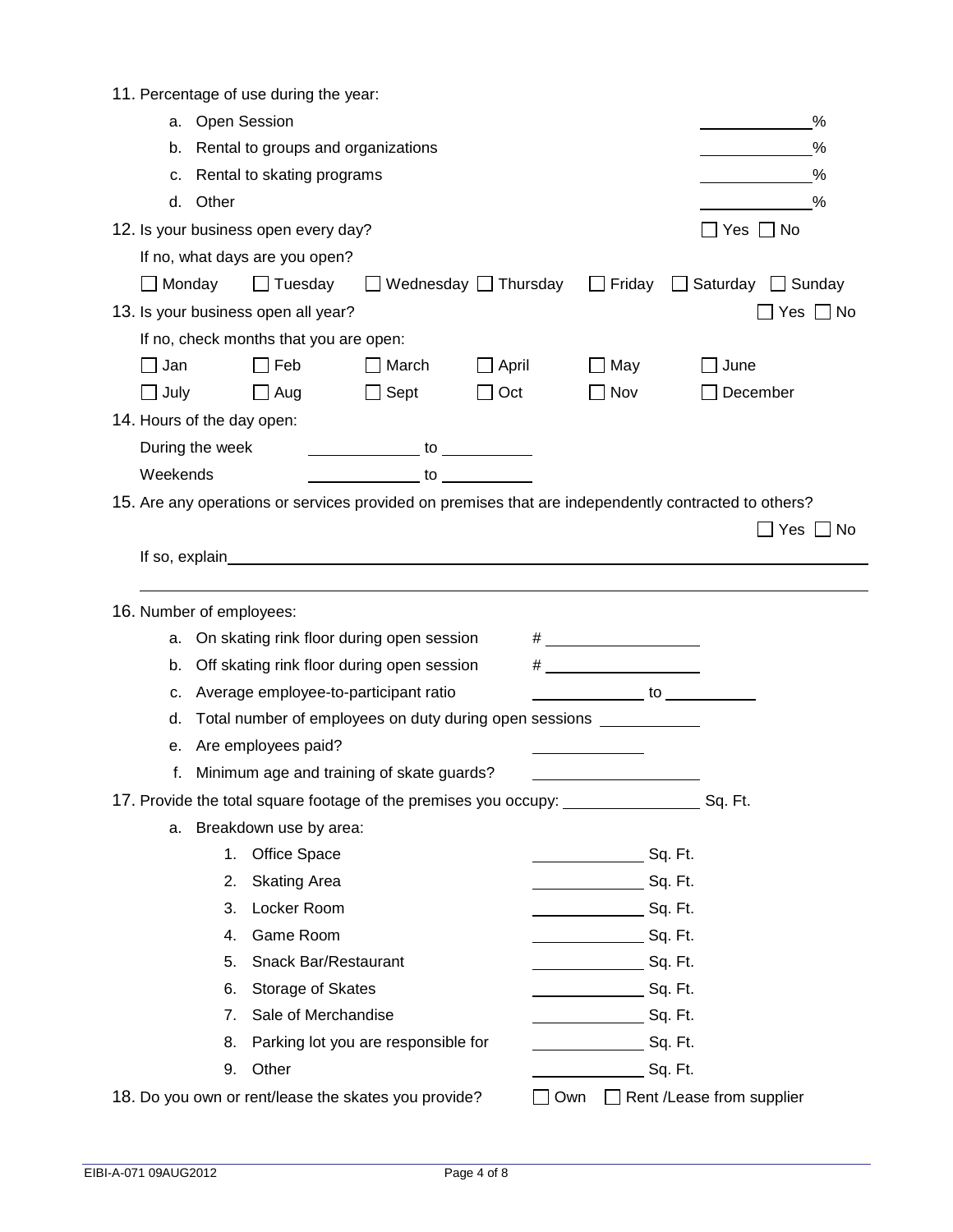| 20. Please describe in detail your maintenance and equipment check on rental skates:                                                                                                                                             |                      |
|----------------------------------------------------------------------------------------------------------------------------------------------------------------------------------------------------------------------------------|----------------------|
|                                                                                                                                                                                                                                  |                      |
|                                                                                                                                                                                                                                  |                      |
| 21. Are skates replaced or are they rebuilt? $\Box$ Replaced<br>$\Box$ Rebuilt<br><b>Both</b>                                                                                                                                    |                      |
|                                                                                                                                                                                                                                  |                      |
| 22. Are any skates manufactured by a foreign company?                                                                                                                                                                            | _∣ Yes<br>No         |
| 23. Provide the building and contents information noted below:                                                                                                                                                                   |                      |
| a. Age of Building: <u>_________________________</u>                                                                                                                                                                             |                      |
| b. Construction: $\Box$ Frame $\Box$ Metal<br>Brick/masonry                                                                                                                                                                      |                      |
| c. Type of floor surface of skating rink:                                                                                                                                                                                        |                      |
| d. Type of floor surface on all other areas:                                                                                                                                                                                     |                      |
| 24. Do you have smoke alarms installed on premises:                                                                                                                                                                              |                      |
| a. In the entire building?                                                                                                                                                                                                       | l No<br>Yes          |
| b. In storage areas?                                                                                                                                                                                                             | _  Yes   _  No       |
| 25. Do you have an automatic sprinkler system?                                                                                                                                                                                   | _  Yes   _  No       |
| 26. Do you have fire extinguishers?                                                                                                                                                                                              | $\Box$ Yes $\Box$ No |
| If yes, how many__________________<br>If no, would you be willing to install?                                                                                                                                                    | _  Yes   _  No       |
| 27. Was building originally built as a skating rink?                                                                                                                                                                             | $\Box$ Yes $\Box$ No |
|                                                                                                                                                                                                                                  |                      |
|                                                                                                                                                                                                                                  |                      |
| 28. What special events or special activities do you sponsor each year?____________________________                                                                                                                              |                      |
| Note: These activities will require that you complete a separate "Special Events" Application and obtain a<br>quotation for each event prior to coverage being provided. Coverage is not automatic.                              |                      |
| 29. Is there any speed skating, exhibition, contest, or team sport, sponsored by owner?                                                                                                                                          | $\Box$ Yes $\Box$ No |
| If yes, please specify number per year and type of events or activities: 1992 1994                                                                                                                                               |                      |
|                                                                                                                                                                                                                                  |                      |
| <u> 1989 - Johann Stoff, deur de Frankryk fan de Fryske kommunenter fan de Fryske kommunenter fan de Fryske kommun</u>                                                                                                           |                      |
|                                                                                                                                                                                                                                  |                      |
|                                                                                                                                                                                                                                  |                      |
|                                                                                                                                                                                                                                  |                      |
|                                                                                                                                                                                                                                  |                      |
|                                                                                                                                                                                                                                  |                      |
| 32. Explain security and protection provided:<br>Same manager and the context of the context of the context of the context of the context of the context of the context of the context of the context of the context of the cont |                      |
|                                                                                                                                                                                                                                  |                      |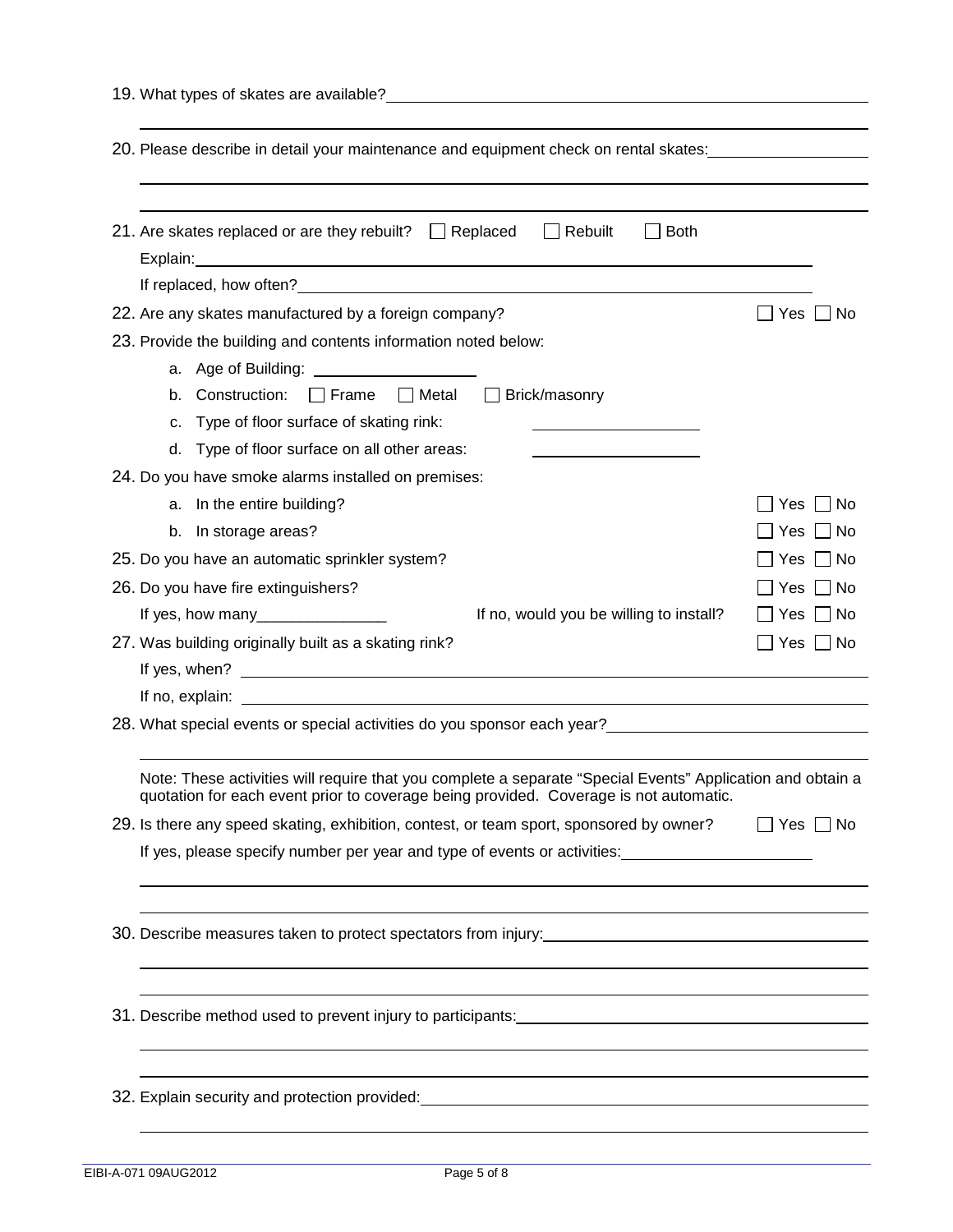| Any picnic facilities, playgrounds, campgrounds, or other public areas on premises and property owned                                                                                                                                |                      |
|--------------------------------------------------------------------------------------------------------------------------------------------------------------------------------------------------------------------------------------|----------------------|
| by you?                                                                                                                                                                                                                              | 7 Yes ∩No            |
| If yes, explain: <u>contract the contract of the contract of the contract of the contract of the contract of the contract of the contract of the contract of the contract of the contract of the contract of the contract of the</u> |                      |
| 33. Are there any mechanical recreation equipment, swimming pools, health spas, or other type services and                                                                                                                           |                      |
| facilities provided for customers or participants on premises?                                                                                                                                                                       | $\Box$ Yes $\Box$ No |
| If yes, explain:                                                                                                                                                                                                                     |                      |
| 34. Do you separately rent skates for use outside the skating rink area?                                                                                                                                                             | Yes     No           |
| 35. Does your business provide any bus, car, or other transportation services?                                                                                                                                                       | 」Yes □ No            |
| 36. Are any imported products sold?                                                                                                                                                                                                  | ]Yes □ No            |
| 37. Are any alcoholic beverages sold?                                                                                                                                                                                                | ]Yes □ No            |
|                                                                                                                                                                                                                                      |                      |
| 39. Is skating rink enclosed or housed in an air-supported structure (bubble)?                                                                                                                                                       | Yes $\Box$ No        |
| 40. Are food and drink permitted on skating surface areas?                                                                                                                                                                           | $\Box$ Yes $\Box$ No |
|                                                                                                                                                                                                                                      |                      |
|                                                                                                                                                                                                                                      |                      |
| 42. Is seating permanent or portable?<br>All the seating permanent or portable?                                                                                                                                                      |                      |
| 43. Are vending machines properly maintained, and are electrical outlets properly grounded?                                                                                                                                          |                      |
|                                                                                                                                                                                                                                      | $Yes \Box No$        |
| 44. Are all sharp edges on machines maintained and protected?                                                                                                                                                                        | 」Yes □ No            |
| 45. Is parking lot in good repair, adequately lighted, and traffic patterns clearly marked?                                                                                                                                          |                      |
|                                                                                                                                                                                                                                      | l INo<br>Yes         |

| 47. Is at least one employee certified in first aid on premises during open season? | $\Box$ Yes $\Box$ No |
|-------------------------------------------------------------------------------------|----------------------|
| 48. Do you repair customer's skates for a charge?                                   | $\Box$ Yes $\Box$ No |
| 49. Is rink used as a dance hall at any time?                                       | $\Box$ Yes $\Box$ No |

50. Explain any other operations which are an exception to normal rink operations:

46. Is snow and ice removed from the parking area in a timely manner?  $\Box$  Yes  $\Box$  No

| 51. Do you provide a day care center on premises?                                                       | Yes     No           |
|---------------------------------------------------------------------------------------------------------|----------------------|
| 52. How many other skating rinks are in your town, and area, including yours?                           |                      |
| 53. Do you understand and agree that unless specifically charged and paid, no coverage is provided for: |                      |
| a. Organized contests (practice or competitive)                                                         | $\Box$ Yes $\Box$ No |
| League programs (athletic use, teams, etc.)<br>b.                                                       | Yes     No           |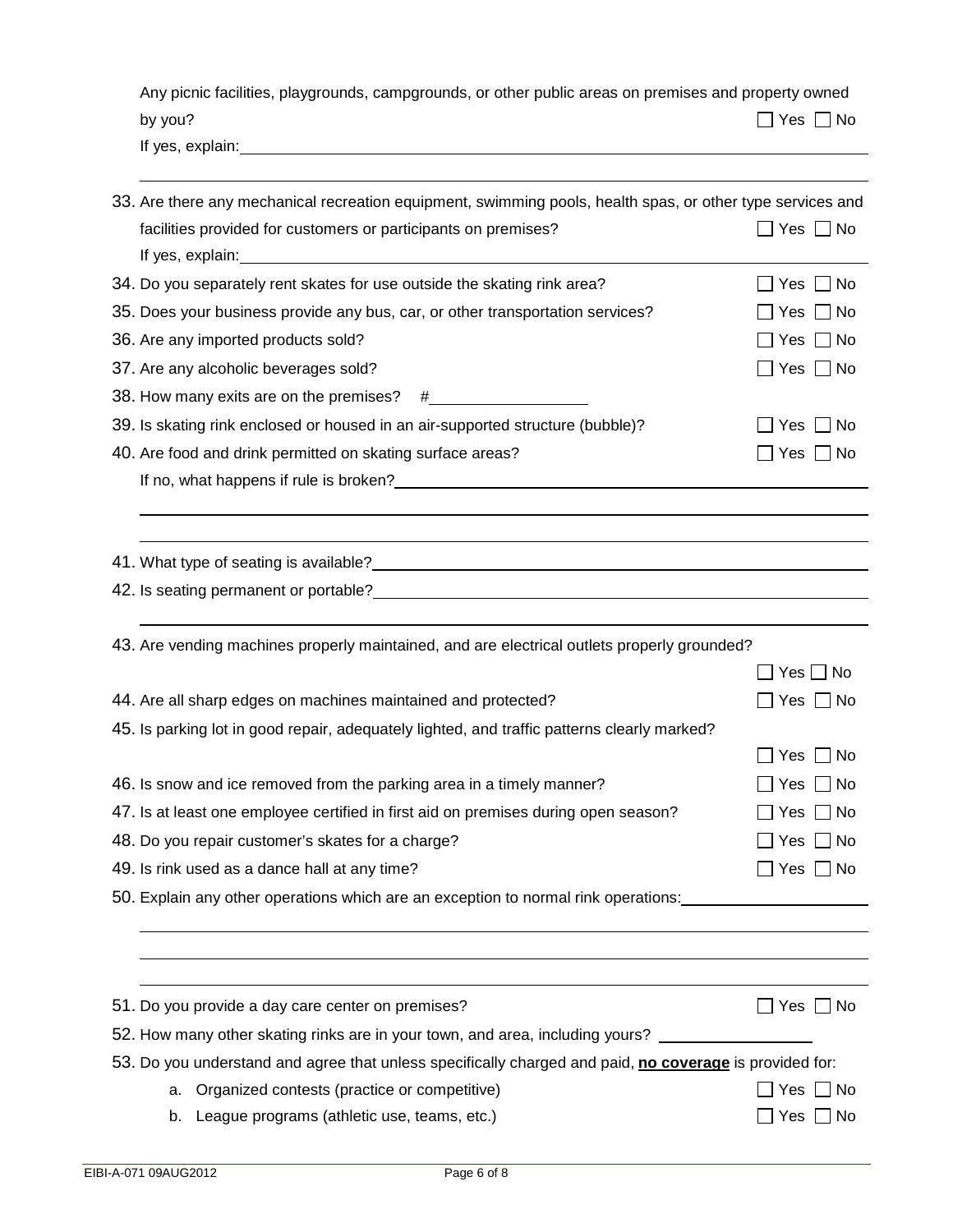| c. Private skating clubs or groups that separately rent the rink                                                                    |                      |
|-------------------------------------------------------------------------------------------------------------------------------------|----------------------|
| and are liable for their own members and participants.                                                                              | Yes  No              |
| d. Similar uncontrolled and unsupervised private activities                                                                         | ̄ Yes ┌ No           |
| * Completing the questions relating to these activities will allow the Insurer to include each in the quote.                        |                      |
| 54. Are there railings between the spectator area and the skating area?                                                             | $\Box$ Yes $\Box$ No |
|                                                                                                                                     |                      |
| 55. What is the maximum number of participants the rink will accommodate?                                                           |                      |
| 56. What training is provided to employees for adequate crowd control? Explain:                                                     |                      |
|                                                                                                                                     |                      |
|                                                                                                                                     |                      |
| 57. Are there lockers, dressing rooms, or showers on premises?                                                                      | $\Box$ Yes $\Box$ No |
| If yes, What security is provided?                                                                                                  |                      |
|                                                                                                                                     |                      |
| 58. Are signs posted referring to the responsibility for personal belongings?                                                       | l IYes I INo         |
| a. Are helmets required or used in any sessions?                                                                                    | $\Box$ Yes $\Box$ No |
|                                                                                                                                     |                      |
|                                                                                                                                     |                      |
|                                                                                                                                     |                      |
| 59. Please attach a detailed diagram of the premises, including the location of all services that describe the                      |                      |
| activities and services offered. Attach a photograph and brochure if possible.                                                      |                      |
|                                                                                                                                     |                      |
|                                                                                                                                     |                      |
| 61. Are you a member of any state or national association or group?                                                                 | $\Box$ Yes $\Box$ No |
| If yes, please indicate:                                                                                                            |                      |
| a. Name of Association: Name of Association:                                                                                        |                      |
| b. Address:<br><u> 1980 - Andrea Barbara, poeta esperanto-poeta esperanto-poeta esperanto-poeta esperanto-poeta esperanto-poeta</u> |                      |
| c. Phone Number: (<br>). The contraction of the contraction of $\mathcal{L}$                                                        |                      |
|                                                                                                                                     |                      |
| <b>REPRESENTATIONS AND WARRANTIES</b>                                                                                               |                      |

The "Applicant" is the party to be named as the "Insured" in any insuring contract if issued. By signing this Application, the Applicant for insurance hereby represents and warrants that the information provided in the Application, together with all supplemental information and documents provided in conjunction with the Application, is true, correct, inclusive of all relevant and material information necessary for the Insurer to accurately and completely assess the Application, and is not misleading in any way. The Applicant further represents that the Applicant understands and agrees as follows: (i) the Insurer can and will rely upon the Application and supplemental information provided by the Applicant, and any other relevant information, to assess the Applicant's request for insurance coverage and to quote and potentially bind, price, and provide coverage; (ii) the Application and all supplemental information and documents provided in conjunction with the Application are warranties that will become a part of any coverage contract that may be issued; (iii) the submission of an Application or the payment of any premium does not obligate the Insurer to quote, bind, or provide insurance coverage; and (iv) in the event the Applicant has or does provide any false, misleading, or incomplete information in conjunction with the Application, any coverage provided will be deemed void from initial issuance.